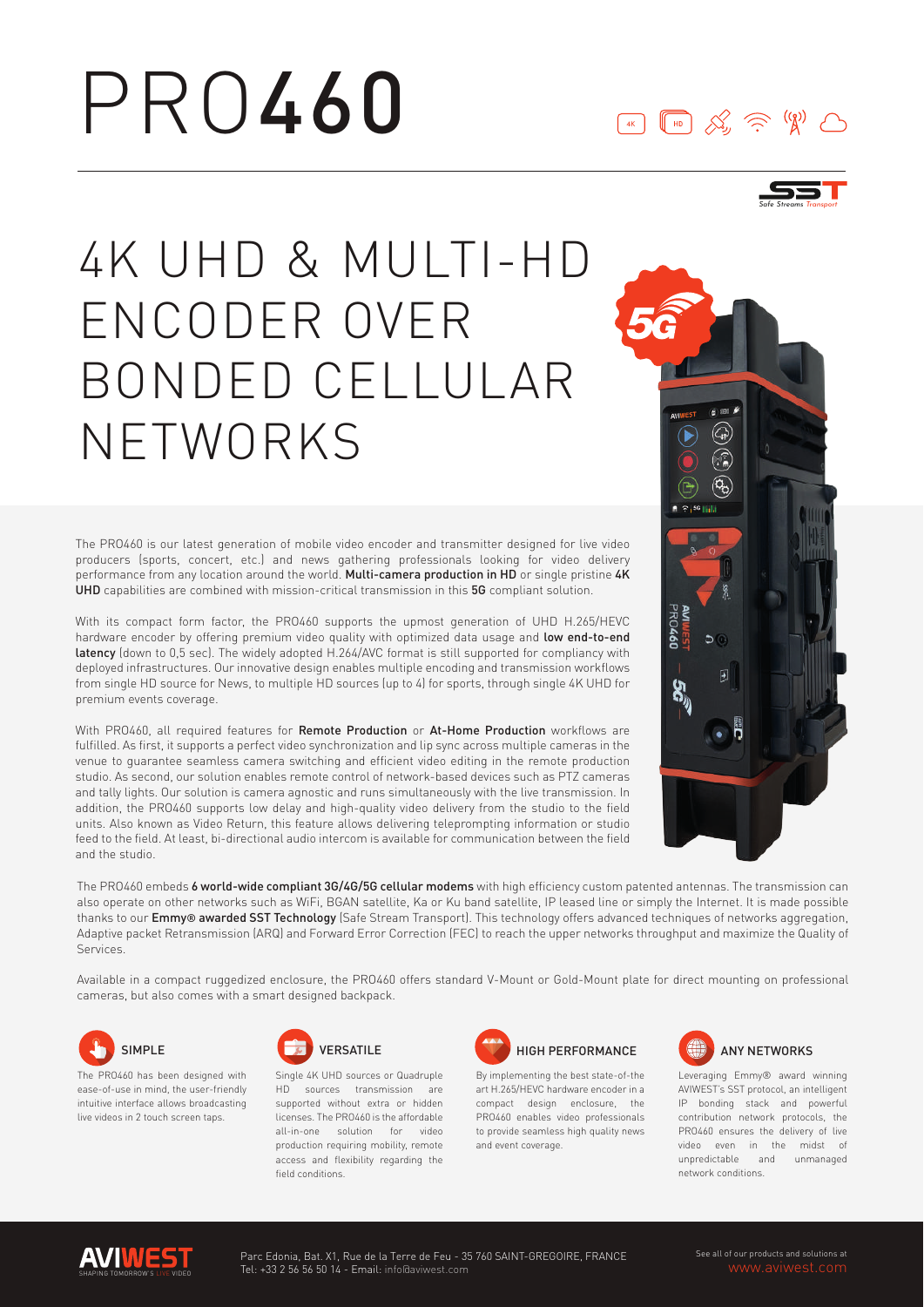# MAIN FUNCTIONS

### **PREMIUM 4K UHD LIVE**

You want the highest-quality video performance and we offer the latest generation of HEVC encoder for pristine HD and UHD video transmission. Built on AVIWEST doubly awarded SST bonding technology, the unit reaches up to 80Mbps HEVC live video encoding.

### **PRODUCTI-CAMERA REMOTE PROD**

Move your Remote At-Home Production to the next level with four frame-synced HD feeds combined with remote control of any IP-based equipment

It is possible wherever you are in the field, thanks to our superior 4G/5G performances supported by 6 internal modems and high-efficiency internal antennas.

### **IFB & VIDEO RETURN**

Ensure two-ways audio communication between the producer, production crews & on-air talent thanks to a seamless and robust intercom. Receive and watch high quality HD feed from the Studio during live sessions or when the device is idled. With sub second latency delivery, it is especially designed for receiving on-air program, teleprompting information or ensuring confidence monitoring from the field.

#### **REC & PROGRESSIVE FORWARD**

Record UHD/HD broadcast-grade quality video on the SD card, and optimize your time by forwarding the file progressively whereas the record is still in progress.

This forward approach enables fast and error-free video delivery.

### MAIN SPECIFICATIONS

| <b>VIDEO</b>     |                                                                                                                       |
|------------------|-----------------------------------------------------------------------------------------------------------------------|
| <b>STANDARDS</b> | UHD: 2160p60/59.94/50/30/29.97/25<br>HD: 1080p60/59.94/50/30/29.97/25<br>1080i60/59.94/50<br>720p60/59.94/50          |
| <b>DENSITY</b>   | Single UHD/HD<br>Quadruple HD                                                                                         |
| <b>ENCODING</b>  | H.265/HEVC 4:2:0/4:2:2* 8-bit, 10-bit*<br>H.264/AVC 4:2:0, 8-bit<br>Dynamic resolution adjustment<br>HDR10* and HI G* |
| <b>BITRATES</b>  | 2 Mbps to 80 Mbps for UHD<br>300 Kbps to 20 Mbps for HD<br>Constant Bitrate (CBR)<br>Variable Bitrate (VBR)           |
| <b>INPUTS</b>    | SDI                                                                                                                   |
| <b>AUDIO</b>     |                                                                                                                       |
| <b>ENCODING</b>  | AAC-LC                                                                                                                |
| <b>BITRATES</b>  | 32 Kbps to 256 Kbps                                                                                                   |
| <b>MODE</b>      | Mono, Stereo                                                                                                          |
| <b>DENSITY</b>   | Up to 4 Mono or up to 4 Stereo                                                                                        |
| <b>INPUTS</b>    | Embedded over SDI                                                                                                     |

#### **NETWORK CONNECTIONS**

| <b>INTEGRATED</b><br><b>MODEM</b> | 6 x 3G/4G/5G world-wide compliant modems<br>- Sub 6GHz bands<br>- SA (Stand Alone) and NSA (Non Stand Alone)<br>- Internal high efficiency antennas |
|-----------------------------------|-----------------------------------------------------------------------------------------------------------------------------------------------------|
| <b>ETHERNET</b>                   | 2 x Gigabit Ethernet ports<br>- LAN, WAN<br>- portable satellite (BGAN, GX, Ka & Ku Band)                                                           |
| WI-FI                             | Dual band Wi-Fi modem 802.11b/g/n/ac (2.4GHz and 5 GHz)<br>- Client & Hot Spot modes<br>- High-efficiency embedded antenna                          |

SYSTEM OVERVIEW

### **ADVANCED FEATURES** Dual encoding for simultaneous Live & Record (single HD mode)

Sub second glass-to-glass latency (down to 500 ms) Video and Audio level preview Intercom/IFB Video return from Studio (full HD, sub-second latency) Automatic Live Start Networks Links priorities (user configurable) Data Bridge for switching the device as mobile router Simultaneous Live and IP traffic (for remote camera control) Geolocation (GPS)

### **INTERFACES**

| 1 x 12G/3G-SDI input and 3 x 3G-SDI inputs (BNC)<br>1 x 12G-SDI output (BNC)<br>1 x HDMI 1.4 output<br>1 x GenLock input (BNC) |  |
|--------------------------------------------------------------------------------------------------------------------------------|--|
| 2 x RJ-45 Ethernet<br>2 x USB 3.0 (type-A), 1 x USB 3.0 (type-C)                                                               |  |
| 6 x micro SIM slots                                                                                                            |  |
| 1 x mini jack for IFB/intercom headset<br>1 x micro SD card slot                                                               |  |
|                                                                                                                                |  |
| <b>CONTROL &amp; MONITORING</b>                                                                                                |  |
| Embedded touch screen<br>Web UI (through laptop, smartphone, etc.)<br>From AVIWEST STREAMHUB transceiver                       |  |
|                                                                                                                                |  |

DC input 18V External battery with V-mount or Gold-mount plates POWER SUPPLY

4 hours with battery (90 Wh) CONSUMPTION

#### **PHYSICAL**

| <b>DIMENSIONS</b><br>$(W \times H \times D)$ | 26.6 cm x 8.4 cm x 12.5 cm<br>$[10.47" \times 3.30" \times 4.92"]$ |
|----------------------------------------------|--------------------------------------------------------------------|
| WEIGHT                                       | 1.5 Kg / 3.3 lbs                                                   |
| <b>OPERATION</b><br><b>TEMPERATURE</b>       | 0°C to 45°C (32°F to 113°F)                                        |

#### \* H1 2022 support (firmware





See all of our products and solutions at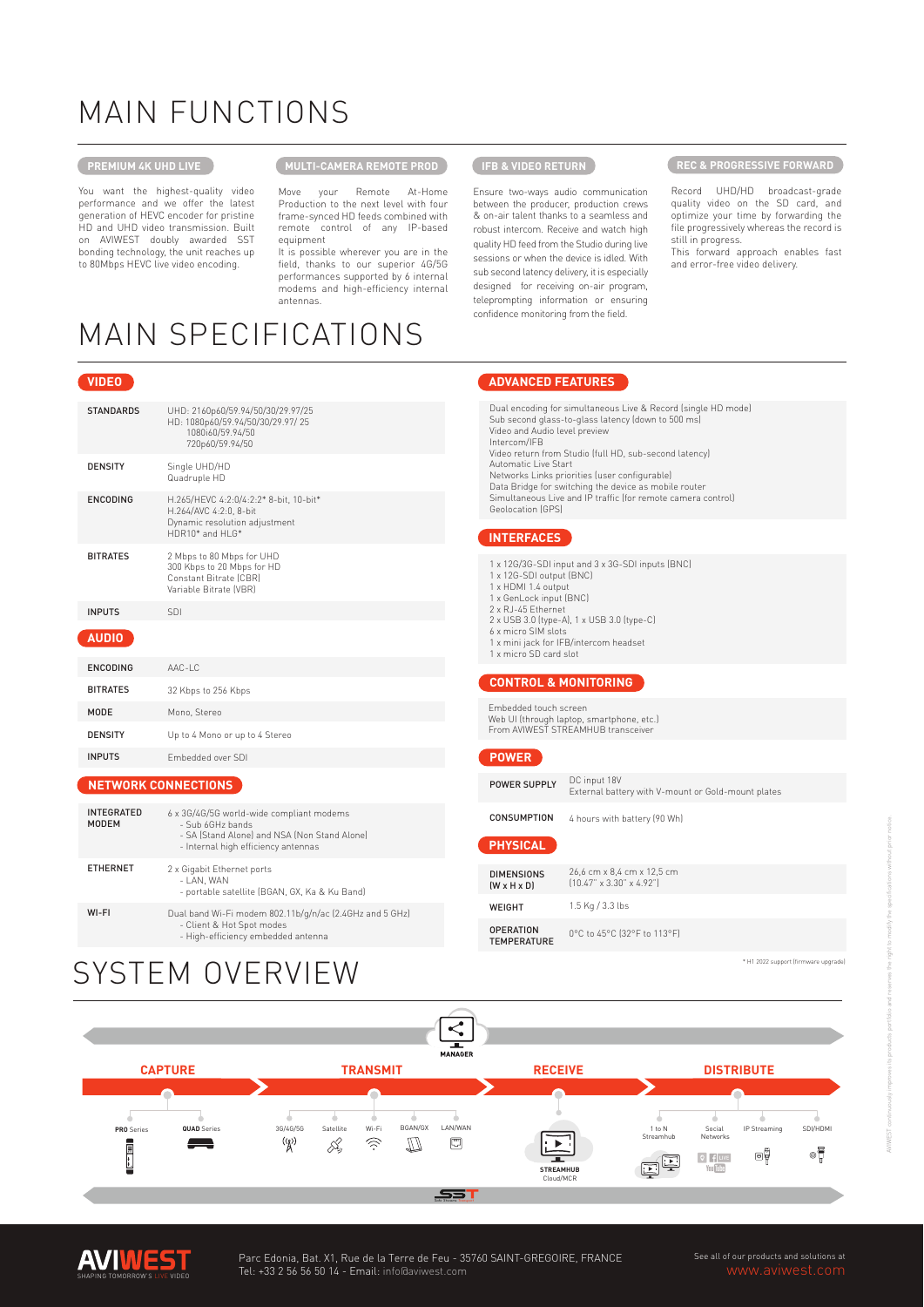### PRO3 Series  $\underbrace{\begin{array}{c} \text{HEVC} \end{array}} \qquad \qquad \text{X} \qquad \qquad \text{X} \qquad \qquad \text{X}$  $\left(\binom{n}{k}\right)$



The PRO3 Series is our flagship mobile video encoder & transmitter solution designed for live video producers and news gathering professionals looking for contribution performance from any location around the world.

With its large set of professional audio and video interfaces, the PRO3 Series supports the best state-of-the-art H.265/HEVC hardware encoder by offering premium video quality with less data usage, and low end-to-end latency (down to 0.5 sec). The widely adopted H.264/AVC video format is supported as well for compliancy with deployed infrastructures.

The solution features multiple world-wide compliant embedded cellular modems with high efficiency patented custom antenna array: up to x6 3G/4G/5G or x8 3G/4G modems. For strengthening the signal transmission in critical environment, the PRO3 Series can be also combined with external AVIWEST's QUAD Antenna (passive antennas) or AVIWEST's QUAD CellLink (active 3G/4G active antennas). Additional links such as built-in Wi-Fi and Dual Gigabit Ethernet for streaming over LAN/WAN, BGAN, GX or Ka band Satellite are also natively supported.

With its high versatility and low consumption (up to 4 hours with external battery), the PRO3 Series is the ideal companion for on-the-go video professionals that need robust and reliable solution, with the ultimate performance and picture quality.



The PRO3 Series has been designed with ease-of-use in mind, the user-friendly intuitive interface allows broadcasting live videos in 2 touch screen taps.



Available in a compact ruggedized enclosure, the PRO3 Series offers standard V-Mount or Gold-Mount plate for direct mounting on professional cameras, but also comes with in a smart designed & compact backpack.



By implementing the state-of-the art H.265/HEVC hardware encoder in a compact design enclosure, the PRO3 Series enables video professionals to provide seamless high quality news and event coverage.





Leveraging Emmy® award winning AVIWEST's SST protocol, an intelligent IP bonding stack and powerful contribution network protocols, the PRO3 Series ensures the delivery of live video even in the midst of unpredictable and unmanaged network conditions.

### PRODUCTS COMPARISON CHART

|                          | <b>PR0360-5G</b> | <b>PR0380</b> | <b>PR0340</b> |
|--------------------------|------------------|---------------|---------------|
| Embedded cellular modems |                  | 8             | ω             |
| Cellular networks        | 3G/4G/5G         | 3G/4G         | 3G/4G         |